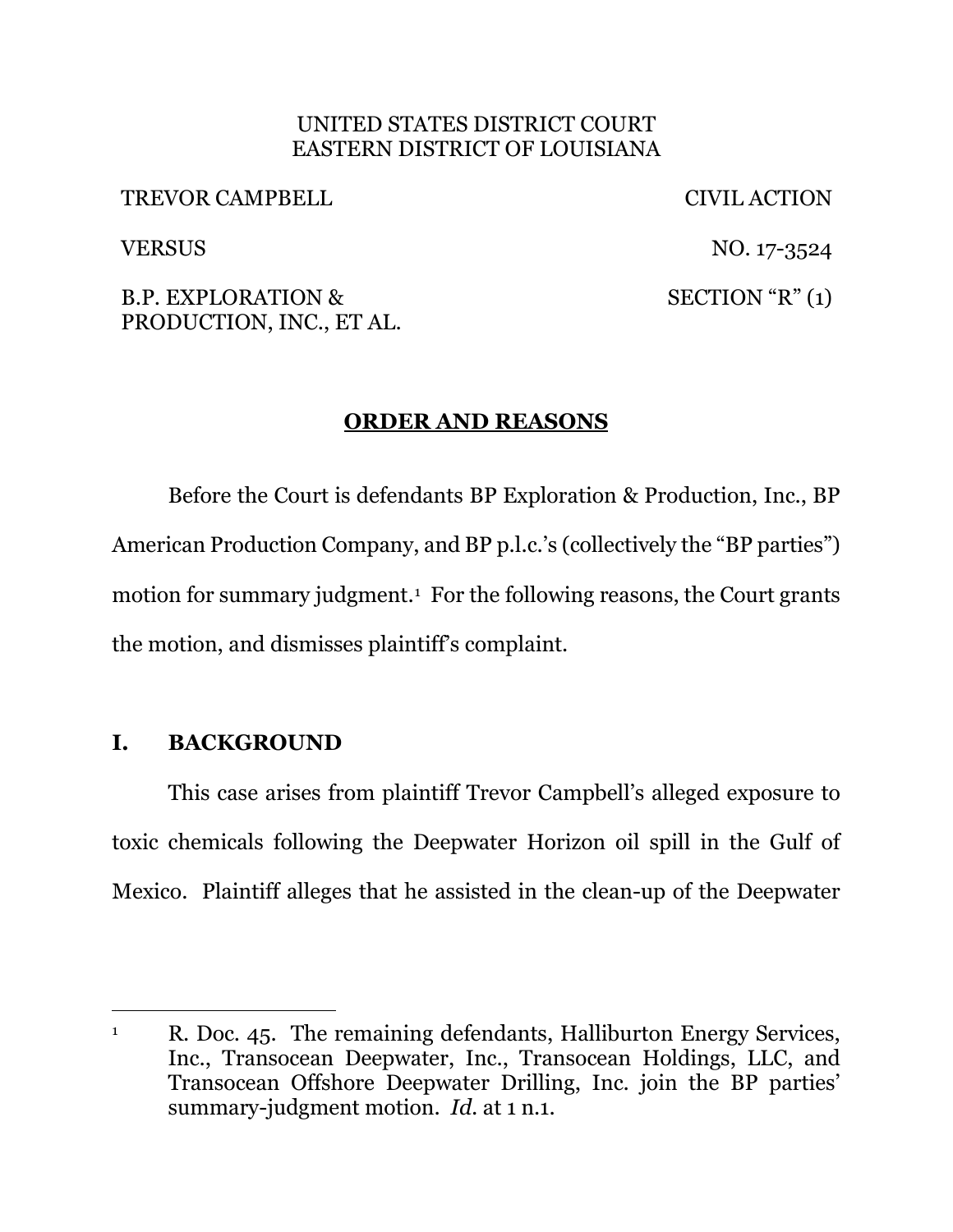Horizon spill.<sup>2</sup> Campbell asserts that, as part of this work, he was exposed to harmful chemicals, including oil, oil-dispersing chemicals, and decontaminants.3 Plaintiff asserts that such exposure has resulted in "dizziness, nausea, headaches, sinus problems, eye irritation, rashes, skin lesions, and various pulmonary issues."4

Campbell's case was originally part of the multidistrict litigation ("MDL") pending before Judge Carl J. Barbier. Campbell's case was severed from the MDL as one of the "B3" cases for plaintiffs who either opted out of or were excluded from the *Deepwater Horizon* Medical Benefits Class Action Settlement Agreement.5 After Campbell's case was severed, it was reallocated to this Court. On July 28, 2021, this Court issued a scheduling order which established, among other deadlines, that plaintiff's expert disclosures had to be "obtained and delivered" to defense counsel by no later than February 25, 2022.6 Defendants now move for summary judgment, arguing that because plaintiff has not identified any expert testimony, he is

<sup>2</sup> R. Doc. 1-1 at 8.

<sup>3</sup> *Id.* at 7.

<sup>4</sup> *Id.* 

<sup>5</sup> R. Doc. 4-1 at 2 & n.3; *In re Oil Spill by Oil Rig "Deepwater Horizon" in the Gulf of Mex., on Apr. 20, 2010*, No. MDL 2179, 2021 WL 6053613, at \*2, 12 & n.12 (E.D. La. Apr. 1, 2021).

<sup>6</sup> R. Doc. 26 at 1.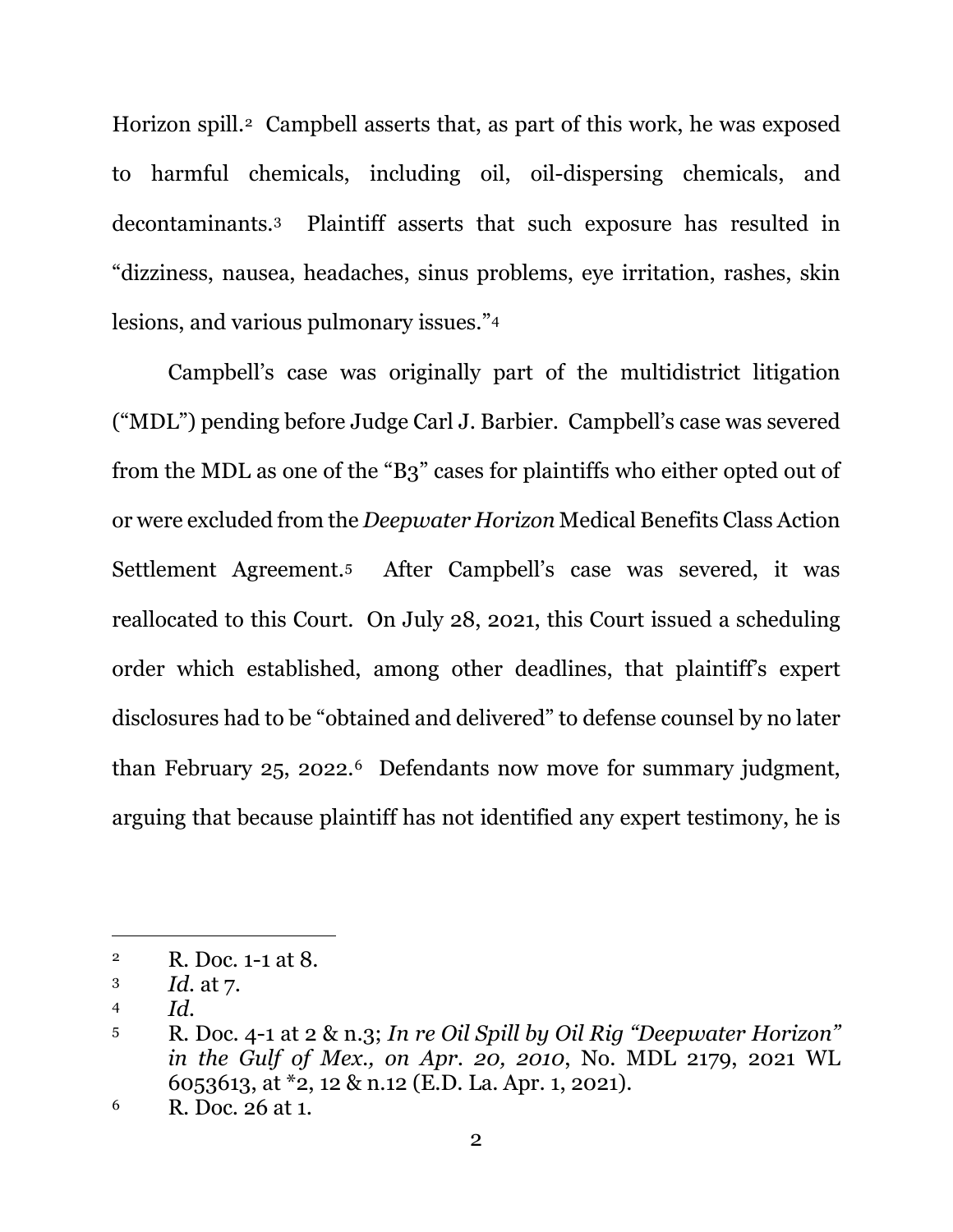unable to carry his burden of causation.7 Plaintiff has not filed an opposition to defendants' motion.

## **II. LEGAL STANDARD**

Summary judgment is warranted when "the movant shows that there is no genuine dispute as to any material fact and the movant is entitled to judgment as a matter of law." Fed. R. Civ. P. 56(a); *see also Celotex Corp. v. Catrett*, 477 U.S. 317, 322-23 (1986); *Little v. Liquid Air Corp.*, 37 F.3d 1069, 1075 (5th Cir. 1994) (en banc) (per curiam). "When assessing whether a dispute to any material fact exists, [the Court] consider[s] all of the evidence in the record but refrain[s] from making credibility determinations or weighing the evidence." *Delta & Pine Land Co. v. Nationwide Agribusiness Ins.*, 530 F.3d 395, 398-99 (5th Cir. 2008). All reasonable inferences are drawn in favor of the nonmoving party, but "unsupported allegations or affidavits setting forth 'ultimate or conclusory facts and conclusions of law' are insufficient to either support or defeat a motion for summary judgment." *Galindo v. Precision Am. Corp.*, 754 F.2d 1212, 1216 (5th Cir. 1985) (quoting 10A Charles Alan Wright & Arthur R. Miller, *Federal Practice and Procedure* § 2738 (2d ed. 1983)); *see also Little*, 37 F.3d at 1075. "No genuine dispute

<sup>7</sup> R. Doc. 45-1.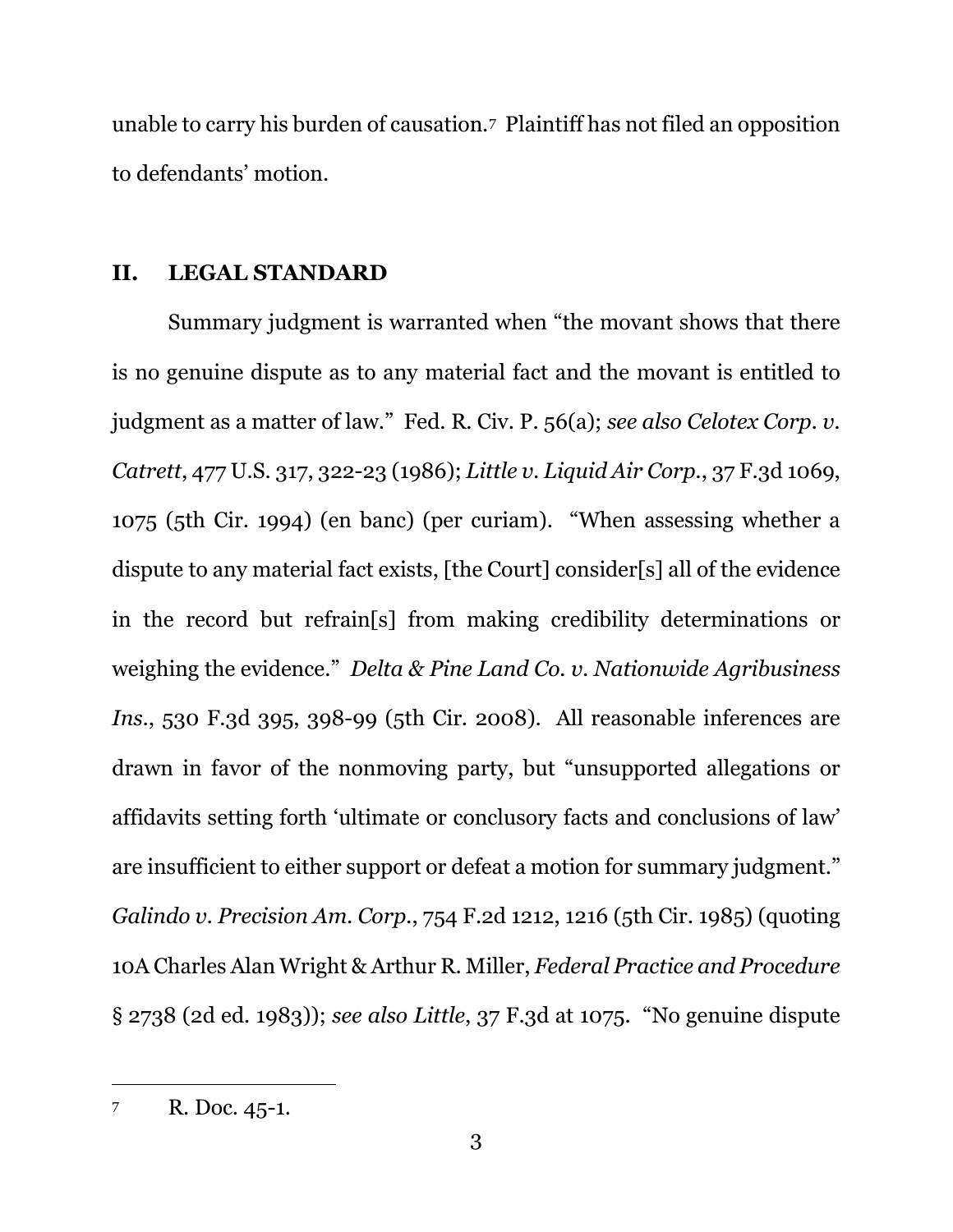of fact exists if the record taken as a whole could not lead a rational trier of fact to find for the nonmoving party." *EEOC v. Simbaki, Ltd.*, 767 F.3d 475, 481 (5th Cir. 2014).

If the dispositive issue is one on which the moving party will bear the burden of proof at trial, the moving party "must come forward with evidence which would 'entitle it to a directed verdict if the evidence went uncontroverted at trial.'" *Int'l Shortstop, Inc. v. Rally's, Inc.*, 939 F.2d 1257, 1264-65 (5th Cir. 1991) (quoting *Golden Rule Ins. v. Lease*, 755 F. Supp. 948, 951 (D. Colo. 1991)). "[T]he nonmoving party can defeat the motion" by either countering with evidence sufficient to demonstrate the "existence of a genuine dispute of material fact," or by "showing that the moving party's evidence is so sheer that it may not persuade the reasonable fact-finder to return a verdict in favor of the moving party." *Id.* at 1265.

If the dispositive issue is one on which the nonmoving party will bear the burden of proof at trial, the moving party may satisfy its burden by pointing out that the evidence in the record is insufficient with respect to an essential element of the nonmoving party's claim. *See Celotex*, 477 U.S. at 325. The burden then shifts to the nonmoving party, who must, by submitting or referring to evidence, set out specific facts showing that a genuine issue exists. *See id.* at 324. The nonmovant may not rest upon the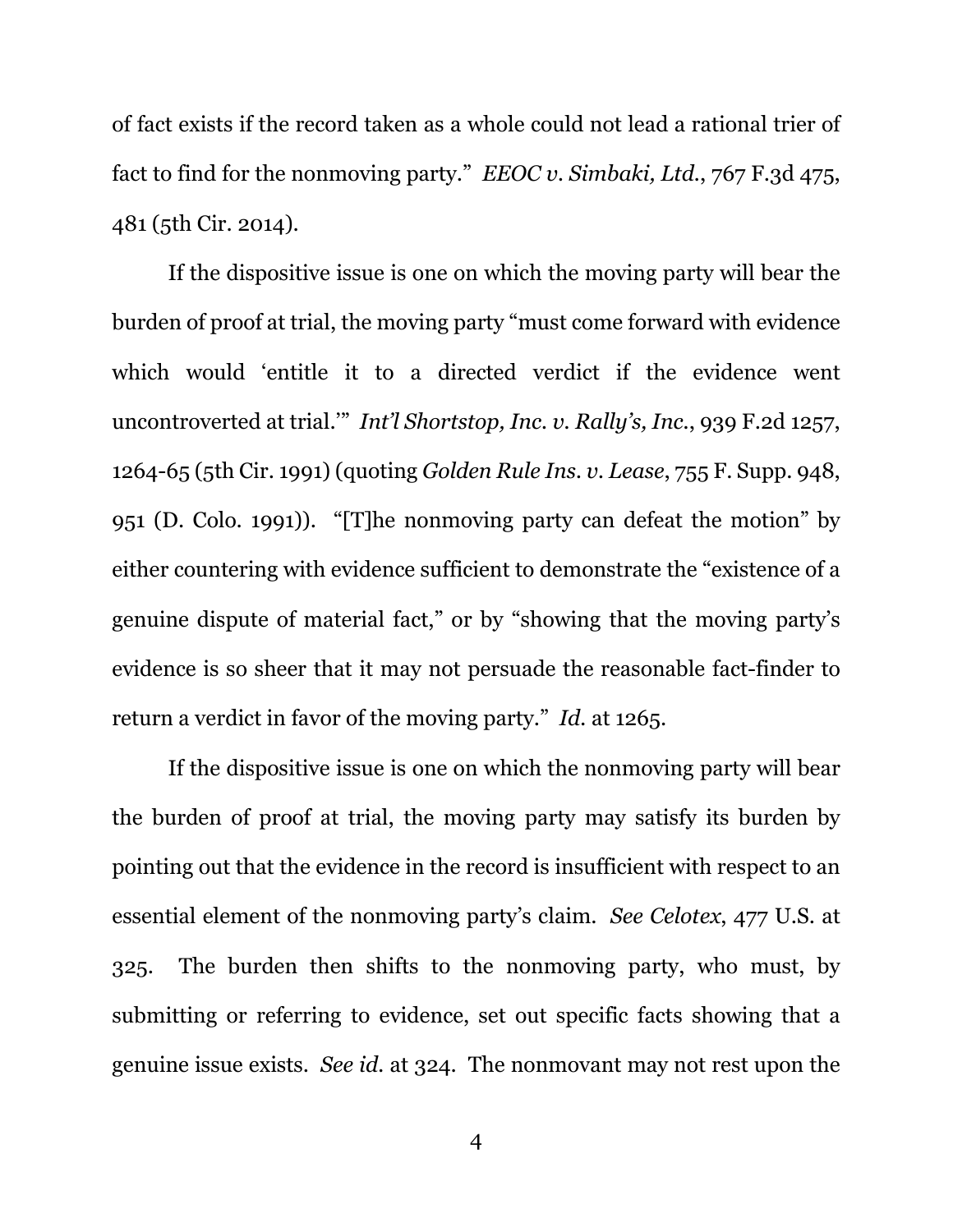pleadings, but must identify specific facts that establish a genuine issue for resolution. *See, e.g., id.*; *Little*, 37 F.3d at 1075 ("Rule 56 'mandates the entry of summary judgment, after adequate time for discovery and upon motion, against a party who fails to make a showing sufficient to establish the existence of an element essential to that party's case, and on which that party will bear the burden of proof at trial." (quoting *Celotex*, 477 U.S. at 322)).

#### **III. DISCUSSION**

Plaintiff asserts claims for general maritime negligence, negligence per se, and gross negligence against the defendants as a result of the spill and its cleanup.8 Defendants contend that plaintiff cannot prove that exposure to oil or dispersants was the legal cause of his alleged injuries, and thus he cannot prove a necessary element of his claims against defendants.9 "Under the general maritime law, a party's negligence is actionable only if it is a 'legal' cause' of the plaintiff's injuries." *Donaghey v. Ocean Drilling & Exploration Co.*, 974 F.2d 646, 649 (5th Cir. 1992). "Legal cause" is more than but-for causation; instead the negligence "must be a 'substantial factor' in the injury." *Id.* 

<sup>8</sup> R. Doc. 29 ¶¶ 19-49.

<sup>9</sup> R. Doc. 45-1 at 3-4.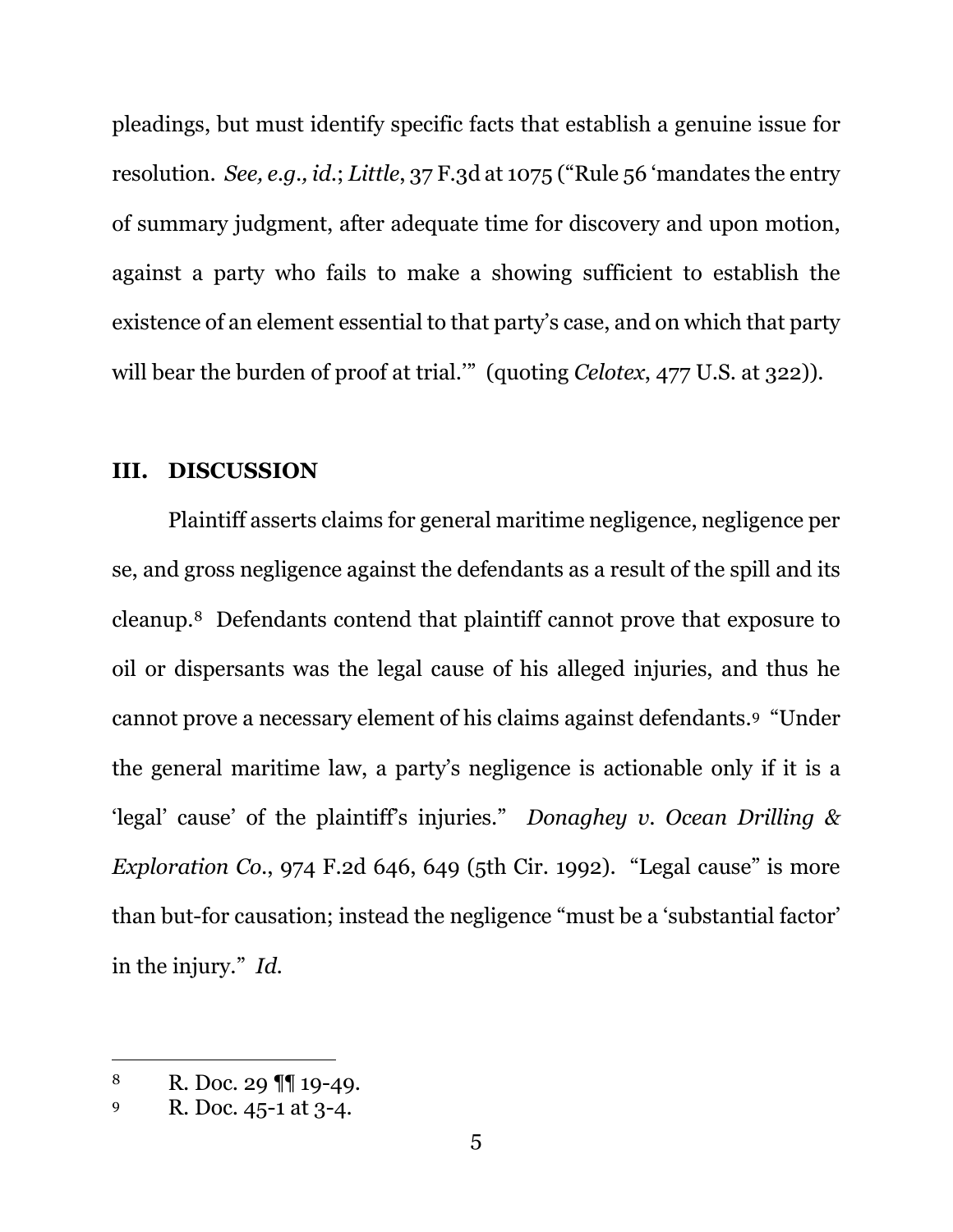In a toxic torts case, "[s]cientific knowledge of the harmful level of exposure to a chemical, plus knowledge that the plaintiff was exposed to such quantities, are minimal facts necessary to sustain the plaintiffs' burden." *Allen v. Pa. Eng'g Corp.*, 102 F.3d 194, 199 (5th Cir. 1996). And in cases, like this one, where "the conclusion regarding medical causation is not one within common knowledge, expert medical testimony is required to prove causation." *Seaman v. Seacor Marine L.L.C.*, 326 F. App'x 721, 723 (5th Cir. 2009) (per curiam); *see also Troxler v. BP Expl. & Prod., Inc.*, No. 17-4207, 2022 WL 1081193, at \*2 (E.D. La. Apr. 11, 2022) (noting that "the causal connection between exposure to oil or dispersants and Plaintiff's injuries is not within the common knowledge of a layperson").

Here, there is no indication that plaintiff has retained an expert to provide testimony at trial to establish causation. *See* Fed. R. Civ. P. 26(a)(2)(B).Nor is there an indication that plaintiff will present expert testimony from his treating physician. *See* Fed. R. Civ. P. 26(a)(2)(C). Plaintiff did not make any expert disclosures by the Court-ordered deadline,10 nor did he move for an extension. *See* Fed. R. Civ. P. 26(a)(2)(D) ("A party must make these disclosures at the times and in the sequence that the court orders."). Additionally, plaintiff has failed to oppose the BP parties'

<sup>10</sup> R. Doc. 26 at 1.